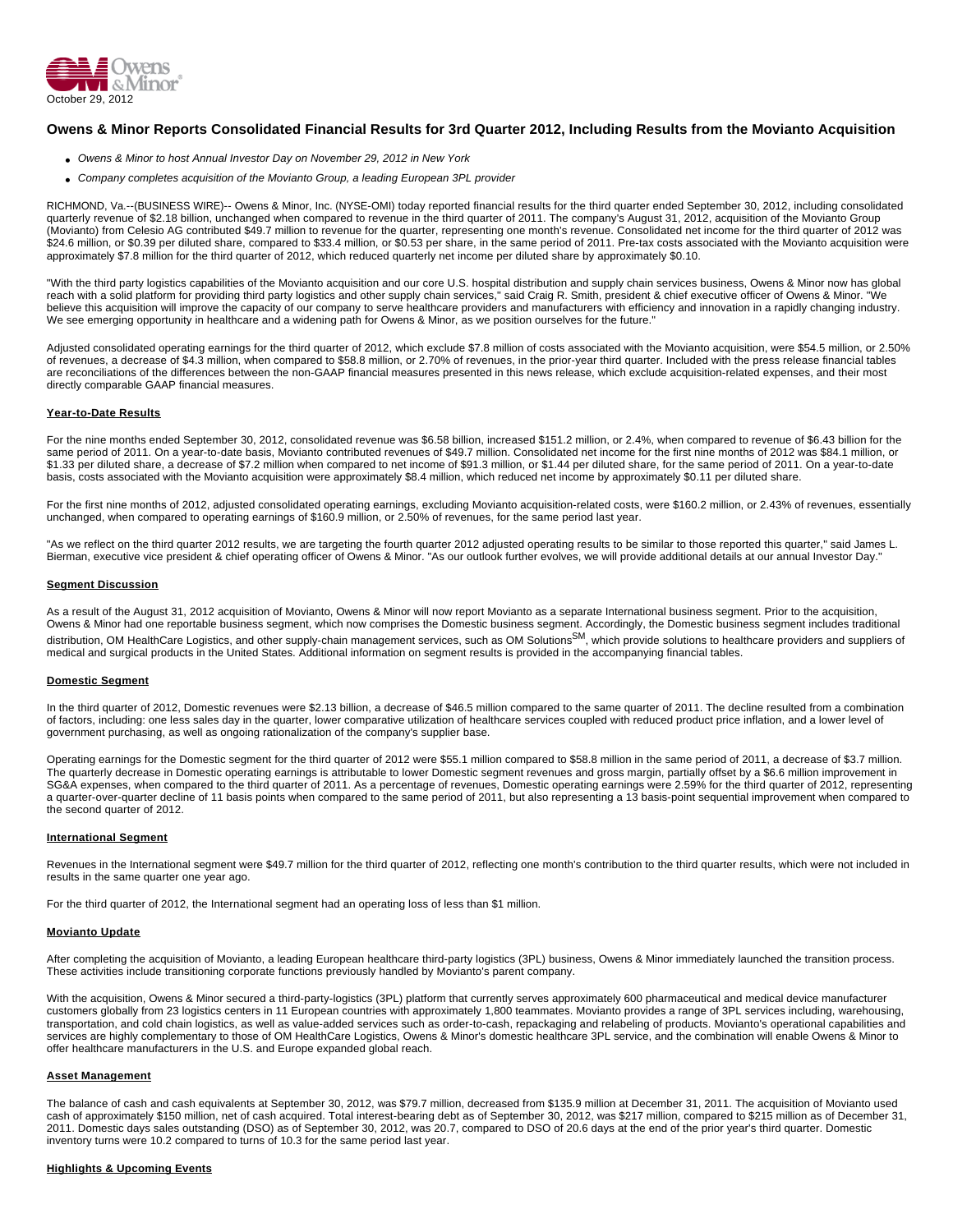- The Owens & Minor board of directors declared a fourth quarter 2012 dividend of \$0.22 per diluted share. The dividend is payable on December 31, 2012, to shareholders of record on December 14, 2012. Owens & Minor views dividends as an important component of total return to shareholders.
- Effective October 18, 2012, the Owens & Minor board of directors has named Martha Marsh, retired president & chief executive officer of Stanford Hospital and Clinics, to serve on the company's board of directors. Marsh brings more than 30 years of experience as a hospital executive to the Owens & Minor board.
- Owens & Minor is scheduled to participate in the 2012 Credit Suisse Healthcare Conference on November 15, 2012 in Phoenix. The presentation is scheduled for 11:00 a.m. Mountain Time.
- Owens & Minor has scheduled its Annual Investor Day in New York for Thursday, November 29, 2012. Owens & Minor executives will provide an operational and strategic overview, as well as the company's financial outlook for 2013. The meeting is scheduled to begin at 8:00 a.m. EST and conclude at approximately 10:30 a.m. EST. A live, listen-only webcast of the briefing can be accessed on the company website at [www.owens-minor.com](http://cts.businesswire.com/ct/CT?id=smartlink&url=http%3A%2F%2Fwww.owens-minor.com&esheet=50458227&lan=en-US&anchor=www.owens-minor.com&index=1&md5=5a92d74db3bcc9595fa3178fa29a2ea6) under the Investor Relations Section. Professional Wall Street analysts and investors may register via [http://investors.owens-minor.com/registration.cfm.](http://cts.businesswire.com/ct/CT?id=smartlink&url=http%3A%2F%2Finvestors.owens-minor.com%2Fregistration.cfm&esheet=50458227&lan=en-US&anchor=http%3A%2F%2Finvestors.owens-minor.com%2Fregistration.cfm&index=2&md5=b54c8f96776bb6f9a60ce392e111def4)

#### **Investors' 3Q 2012 Conference Call & Supplemental Material**

Owens & Minor's management team will conduct a conference call to discuss the third quarter financial results on Tuesday, October 30, 2012, at 8:30 a.m. EDT. The access code for the conference call, international dial-in, and replay is #37884301. Participants may access the call at 866-393-1604. The international dial-in number is 224-357-2191. A replay of the call will be available for one week by dialing 855-859-2056. A webcast of the call, along with supplemental information, will be available on [www.owens-minor.com](http://cts.businesswire.com/ct/CT?id=smartlink&url=http%3A%2F%2Fwww.owens-minor.com&esheet=50458227&lan=en-US&anchor=www.owens-minor.com&index=3&md5=7c1f23b1fc0d5ab851a07aa576c0b387) under the Investor Relations section.

#### **Information on [www.Owens-Minor.com](http://cts.businesswire.com/ct/CT?id=smartlink&url=http%3A%2F%2Fwww.Owens-Minor.com&esheet=50458227&lan=en-US&anchor=www.Owens-Minor.com&index=4&md5=1be3df69971312213860ef2160c0522d)**

Owens & Minor uses its website, [www.owens-minor.com](http://cts.businesswire.com/ct/CT?id=smartlink&url=http%3A%2F%2Fwww.owens-minor.com&esheet=50458227&lan=en-US&anchor=www.owens-minor.com&index=5&md5=34d21d26526d09df6534361afcfabc21), as a channel of distribution for material company information, including news releases, investor presentations and financial information. This information is routinely posted and accessible under the Investor Relations section.

#### **Safe Harbor Statement**

Except for historical information, the matters discussed in this press release may constitute forward-looking statements that involve risks and uncertainties that could cause actual results to differ materially from those projected. These risk factors are discussed in reports filed by the company with the Securities & Exchange Commission. All of this information is available at [www.owens-minor.com](http://cts.businesswire.com/ct/CT?id=smartlink&url=http%3A%2F%2Fwww.owens-minor.com&esheet=50458227&lan=en-US&anchor=www.owens-minor.com&index=6&md5=3259212e6ba2bf5d0d57156e5dec5c80). The company assumes no obligation, and expressly disclaims any such obligation, to update or alter information, whether as a result of new information, future events, or otherwise.

**Owens & Minor, Inc.,** (NYSE: OMI) a FORTUNE 500 company headquartered in Richmond, Virginia, is a leading national distributor of name-brand medical and surgical supplies and a healthcare supply-chain management company. Owens & Minor also offers global third-party logistics services to pharmaceutical and medical device manufacturers through its European business unit, Movianto, and through its U.S.-based service, OM HealthCare Logistics. Owens & Minor is also a member of the Russell 2000<sup>®</sup> Index, which measures the performance of the small-cap segment of the U.S. equity universe, as well as the S&P MidCap 400, which includes companies with a market capitalization of \$1 billion to \$4.4 billion that meet certain financial standards. With a diverse product and service offering and distribution centers throughout the United States, the company serves hospitals, integrated healthcare systems, alternate site locations, group purchasing organizations, healthcare suppliers and the federal government. Owens & Minor provides technology and consulting programs that improve inventory management and streamline logistics across the entire medical supply chain from origin of product to patient bedside. For news releases, or for more information about Owens & Minor, visit the company website at [www.owens-minor.com](http://cts.businesswire.com/ct/CT?id=smartlink&url=http%3A%2F%2Fwww.owens-minor.com&esheet=50458227&lan=en-US&anchor=www.owens-minor.com&index=7&md5=f07cda5d17fac894f2a2d6e884738376).

### **Owens & Minor, Inc.**

#### **Condensed Consolidated Statements of Income (unaudited)**

(in thousands, except per share data)

|                                                      | Three Months Ended September 30, |           |     |           |  |  |  |
|------------------------------------------------------|----------------------------------|-----------|-----|-----------|--|--|--|
|                                                      |                                  | 2012      |     | 2011      |  |  |  |
| Net revenue                                          | \$                               | 2,179,895 | \$. | 2,176,759 |  |  |  |
| Cost of goods sold                                   |                                  | 1,951,772 |     | 1,960,077 |  |  |  |
| Gross margin                                         |                                  | 228,123   |     | 216,682   |  |  |  |
| Selling, general and administrative expenses         |                                  | 165,320   |     | 152,825   |  |  |  |
| Acquisition-related and exit and realignment charges |                                  | 7,831     |     | 351       |  |  |  |
| Depreciation and amortization                        |                                  | 10,090    |     | 8,463     |  |  |  |
| Other operating income, net                          |                                  | (1,781)   |     | (3, 422)  |  |  |  |
| Operating earnings                                   |                                  | 46,663    |     | 58,465    |  |  |  |
| Interest expense, net                                |                                  | 3,066     |     | 3,426     |  |  |  |
| Income before income taxes                           |                                  | 43,597    |     | 55,039    |  |  |  |
| Income tax provision                                 |                                  | 19,000    |     | 21,687    |  |  |  |
| Net income                                           |                                  | 24,597    |     | 33,352    |  |  |  |
| Net income per common share:                         |                                  |           |     |           |  |  |  |
| <b>Basic</b>                                         | \$                               | 0.39      | \$. | 0.53      |  |  |  |
| <b>Diluted</b>                                       | \$                               | 0.39      |     | 0.53      |  |  |  |

|                                                      | Nine Months Ended September 30, |           |   |           |  |  |
|------------------------------------------------------|---------------------------------|-----------|---|-----------|--|--|
|                                                      | 2012                            |           |   | 2011      |  |  |
| Net revenue                                          | \$                              | 6,583,221 | S | 6,432,022 |  |  |
| Cost of goods sold                                   |                                 | 5.929.341 |   | 5,788,499 |  |  |
| Gross margin                                         |                                 | 653,880   |   | 643,523   |  |  |
| Selling, general and administrative expenses         |                                 | 471,179   |   | 460,119   |  |  |
| Acquisition-related and exit and realignment charges |                                 | 8.448     |   | 351       |  |  |
| Depreciation and amortization                        |                                 | 27,184    |   | 25,479    |  |  |
| Other operating income, net                          |                                 | (4, 643)  |   | (2,927)   |  |  |
| Operating earnings                                   |                                 | 151,712   |   | 160,501   |  |  |
| Interest expense, net                                |                                 | 9,975     |   | 10,163    |  |  |
| Income before income taxes                           |                                 | 141,737   |   | 150,338   |  |  |
| Income tax provision                                 |                                 | 57,667    |   | 59,082    |  |  |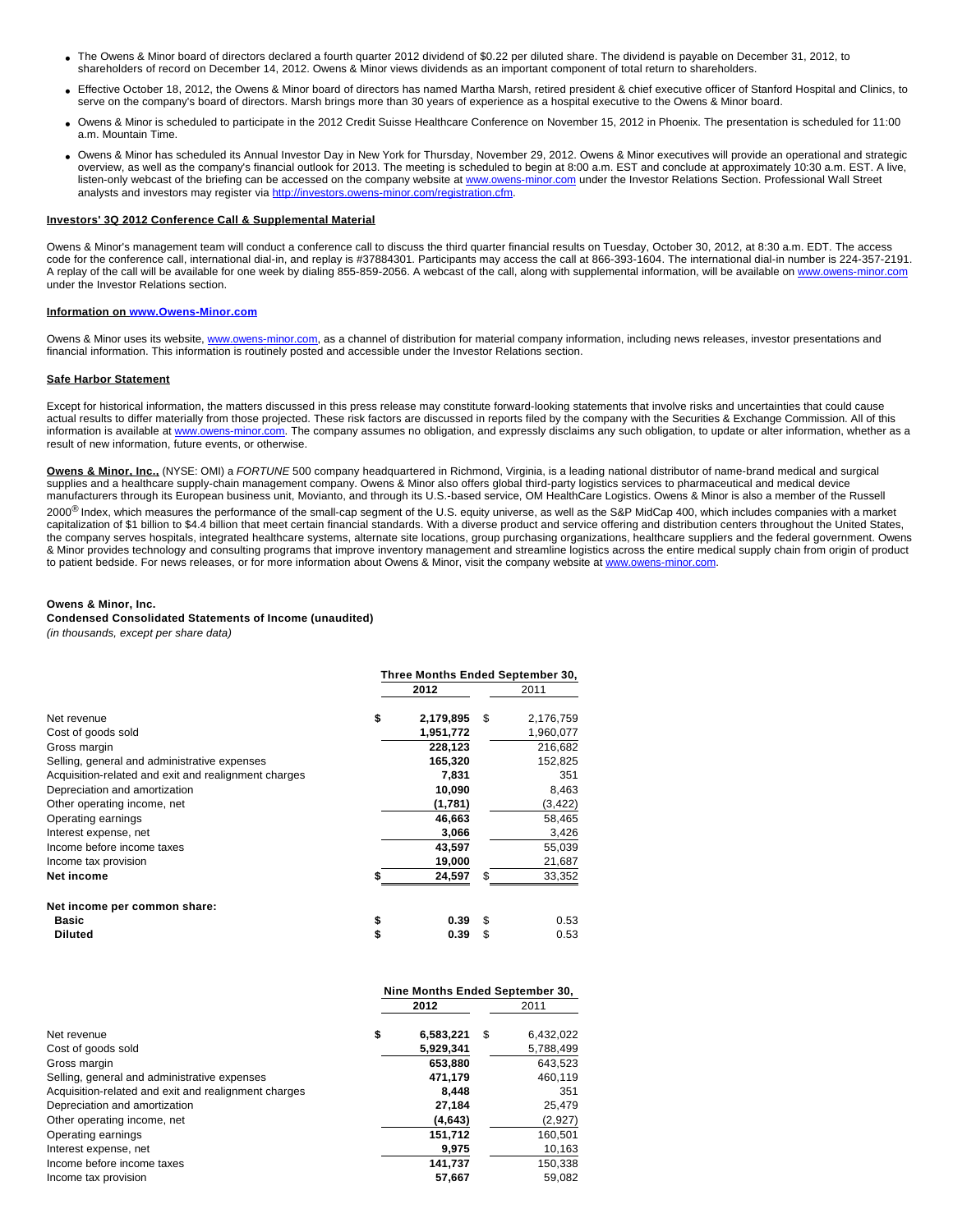| Net income                                                     |   | 84.070       |                   | 91.256       |
|----------------------------------------------------------------|---|--------------|-------------------|--------------|
| Net income per common share:<br><b>Basic</b><br><b>Diluted</b> | S | 1.33<br>1.33 | - \$<br><b>.s</b> | 1.44<br>1.44 |

## **Owens & Minor, Inc.**

**Condensed Consolidated Balance Sheets (unaudited)**

(in thousands)

|                                           | September 30, |           |    | December 31, |
|-------------------------------------------|---------------|-----------|----|--------------|
|                                           | 2012          |           |    | 2011         |
| Assets                                    |               |           |    |              |
| <b>Current assets</b>                     |               |           |    |              |
| Cash and cash equivalents                 | \$            | 79.667    | \$ | 135,938      |
| Accounts and notes receivable, net        |               | 582,994   |    | 506,758      |
| Merchandise inventories                   |               | 776,898   |    | 806,366      |
| Other current assets                      |               | 211,967   |    | 76,763       |
| <b>Total current assets</b>               |               | 1,651,526 |    | 1,525,825    |
| Property and equipment, net               |               | 176.035   |    | 108,061      |
| Goodwill, net                             |               | 285.363   |    | 248,498      |
| Intangible assets, net                    |               | 44.540    |    | 22,142       |
| Other assets, net                         |               | 64,285    |    | 42,289       |
| <b>Total assets</b>                       | \$            | 2,221,749 | \$ | 1,946,815    |
| <b>Liabilities and equity</b>             |               |           |    |              |
| <b>Current liabilities</b>                |               |           |    |              |
| Accounts payable                          | \$            | 642,123   | \$ | 575,793      |
| Accrued payroll and related liabilities   |               | 18.033    |    | 20,668       |
| Deferred income taxes                     |               | 36,982    |    | 42,296       |
| Other current liabilities                 |               | 252,131   |    | 93,608       |
| <b>Total current liabilities</b>          |               | 949,269   |    | 732,365      |
| Long-term debt, excluding current portion |               | 214,795   |    | 212,681      |
| Deferred income taxes                     |               | 31,311    |    | 21,894       |
| Other liabilities                         |               | 66,312    |    | 60,658       |
| <b>Total liabilities</b>                  |               | 1,261,687 |    | 1,027,598    |
| <b>Total equity</b>                       |               | 960.062   |    | 919,217      |
| <b>Total liabilities and equity</b>       | \$            | 2,221,749 | \$ | 1,946,815    |

## **Owens & Minor, Inc.**

# **Condensed Consolidated Statements of Cash Flows (unaudited)**

(in thousands)

|                                                                | Nine Months Ended September 30, |            |      |           |  |
|----------------------------------------------------------------|---------------------------------|------------|------|-----------|--|
|                                                                |                                 | 2012       | 2011 |           |  |
| <b>Operating activities:</b>                                   |                                 |            |      |           |  |
| Net income                                                     | \$                              | 84.070     | \$   | 91,256    |  |
| Adjustments to reconcile net income to cash provided by        |                                 |            |      |           |  |
| operating activities of continuing operations:                 |                                 |            |      |           |  |
| Depreciation and amortization                                  |                                 | 27,184     |      | 25,479    |  |
| Provision for LIFO reserve                                     |                                 | 5,223      |      | 11,265    |  |
| Share-based compensation expense                               |                                 | 4,844      |      | 4,335     |  |
| Deferred income tax expense                                    |                                 | 1,098      |      | 908       |  |
| Provision for losses on accounts and notes receivable          |                                 | 414        |      | 1,107     |  |
| Pension contributions                                          |                                 |            |      | (543)     |  |
| Changes in operating assets and liabilities:                   |                                 |            |      |           |  |
| Accounts and notes receivable                                  |                                 | (7,886)    |      | (36, 598) |  |
| Merchandise inventories                                        |                                 | 40,078     |      | (52, 141) |  |
| Accounts payable                                               |                                 | 32,467     |      | 81,188    |  |
| Net change in other assets and liabilities                     |                                 | (16, 355)  |      | (18, 465) |  |
| Other, net                                                     |                                 | (773)      |      | 335       |  |
| Cash provided by operating activities of continuing operations |                                 | 170,364    |      | 108,126   |  |
| Investing activities:                                          |                                 |            |      |           |  |
| Acquisition, net of cash acquired                              |                                 | (149, 910) |      |           |  |
| Additions to computer software and intangible assets           |                                 | (19, 934)  |      | (8,035)   |  |
| Additions to property and equipment                            |                                 | (7,890)    |      | (16, 846) |  |
| Proceeds from the sale of property and equipment               |                                 | 3,237      |      | 46        |  |
| Cash used for investing activities of continuing operations    |                                 | (174, 497) |      | (24, 835) |  |
| <b>Financing activities:</b>                                   |                                 |            |      |           |  |
| Cash dividends paid                                            |                                 | (41, 791)  |      | (38, 156) |  |
| Repurchases of common stock                                    |                                 | (11, 250)  |      | (16, 124) |  |
| Financing costs paid                                           |                                 | (1, 303)   |      |           |  |
| Proceeds from termination of interest rate swap                |                                 |            |      | 4,005     |  |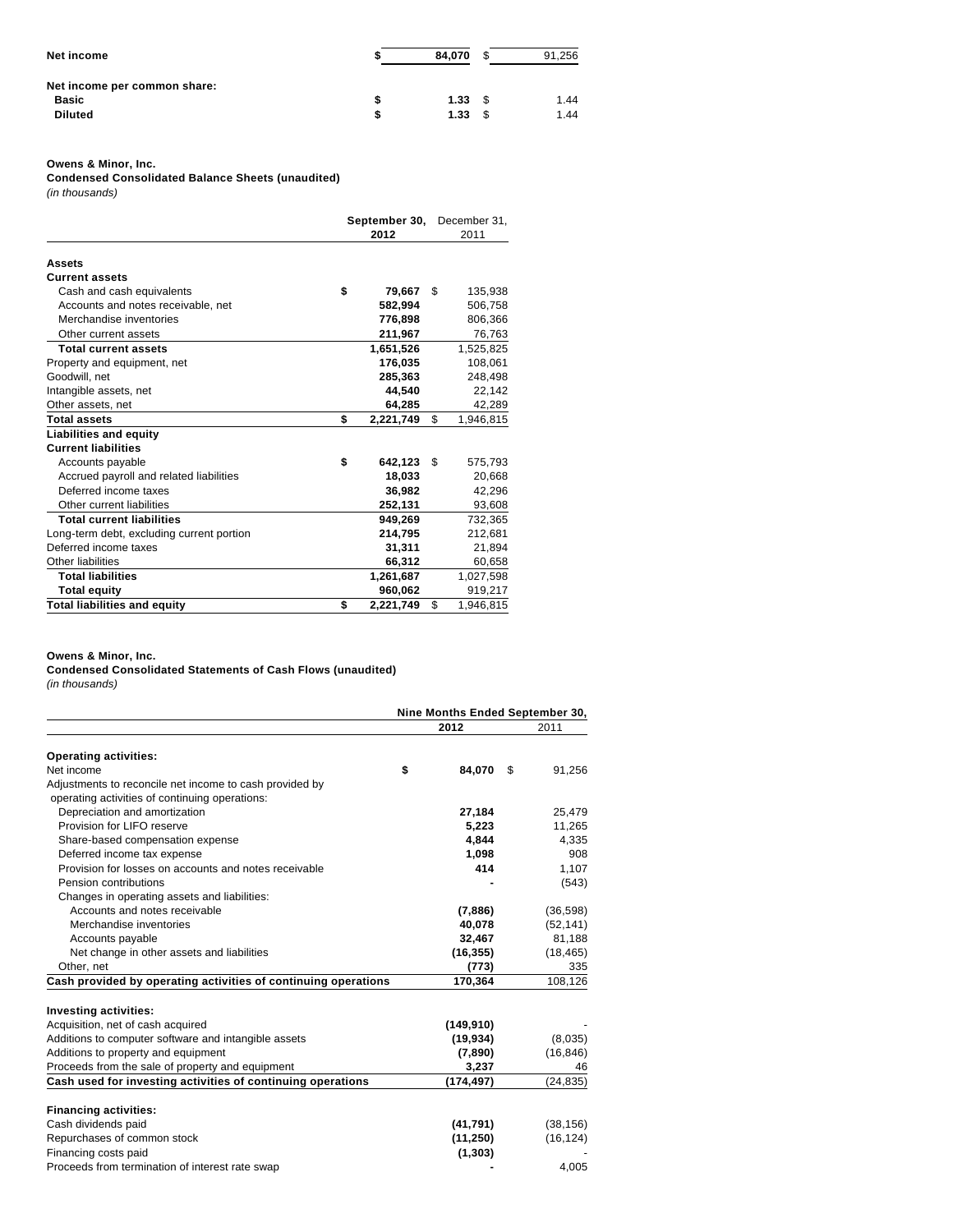| Excess tax benefits related to share-based compensation      | 1.223    |     | 1.977    |
|--------------------------------------------------------------|----------|-----|----------|
| Proceeds from exercise of stock options                      | 4.114    |     | 7.937    |
| Other, net                                                   | (4, 444) |     | (5, 127) |
| Cash used for financing activities of continuing operations  | (53,451) |     | (45,488) |
|                                                              |          |     |          |
| <b>Discontinued operations:</b>                              |          |     |          |
| Operating cash flows                                         |          |     | (164)    |
| Net cash used for discontinued operations                    |          |     | (164)    |
| Effect of exchange rate changes on cash and cash equivalents | 1.313    |     |          |
| Net (decrease) increase in cash and cash equivalents         | (56,271) |     | 37,639   |
| Cash and cash equivalents at beginning of period             | 135,938  |     | 159,213  |
| Cash and cash equivalents at end of period                   | 79.667   | \$. | 196.852  |

**Owens & Minor, Inc.**

**Financial Statistics and GAAP/Non-GAAP Reconciliations (unaudited)**

|                                                                 | <b>Quarter Ended</b> |            |            |                                  |                                                             |           |  |  |  |
|-----------------------------------------------------------------|----------------------|------------|------------|----------------------------------|-------------------------------------------------------------|-----------|--|--|--|
| (in thousands, except ratios and per share data)                |                      | 9/30/2012  | 6/30/2012  | 3/31/2012                        | 12/31/2011                                                  | 9/30/2011 |  |  |  |
| <b>Consolidated operating results:</b>                          |                      |            |            |                                  |                                                             |           |  |  |  |
| Net revenue                                                     |                      |            |            |                                  | \$2,179,895 \$2,185,444 \$2,217,882 \$2,195,890 \$2,176,759 |           |  |  |  |
| Gross margin                                                    |                      |            |            | 228,123 \$ 211,429 \$ 214,328 \$ | 214,014 \$                                                  | 216,682   |  |  |  |
| Gross margin as a percent of revenue                            |                      | 10.46%     | 9.67%      | 9.66%                            | 9.75%                                                       | 9.95%     |  |  |  |
| SG&A expenses                                                   | \$                   | 165,320 \$ | 150,288 \$ | 155,572 \$                       | 150,538 \$                                                  | 152,825   |  |  |  |
| SG&A expenses as a percent of revenue                           |                      | 7.58%      | 6.88%      | 7.01%                            | 6.86%                                                       | 7.02%     |  |  |  |
| Operating earnings, as reported (GAAP)                          | \$                   | 46,663 \$  | 53,177 \$  | 51,872 \$                        | 43,014 \$                                                   | 58,465    |  |  |  |
| Acquisition-related and exit and realignment charges            |                      | 7,831      | 617        |                                  | 12,708                                                      | 351       |  |  |  |
| Operating earnings, adjusted (Non-GAAP)                         |                      | 54,494 \$  | 53,794 \$  | 51,872 \$                        | 55,722\$                                                    | 58,816    |  |  |  |
| Operating earnings as a percent of revenue, adjusted (Non-GAAP) |                      | 2.50%      | 2.46%      | 2.34%                            | 2.54%                                                       | 2.70%     |  |  |  |
| Net income, as reported (GAAP)                                  | S                    | 24,597 \$  | 30,113 \$  | 29,360 \$                        | 23,942 \$                                                   | 33,352    |  |  |  |
| Acquisition-related and exit and realignment charges, after-tax |                      | 6,588      | 375        |                                  | 7,714                                                       | 213       |  |  |  |
| Net income, adjusted (Non-GAAP)                                 | \$                   | 31,185 \$  | 30,488 \$  | 29,360 \$                        | 31,656 \$                                                   | 33,565    |  |  |  |
| Net income per diluted common share, as reported (GAAP)         | \$                   | 0.39S      | 0.48S      | $0.46$ \$                        | $0.38$ \$                                                   | 0.53      |  |  |  |
| Acquisition-related and exit and realignment charges            |                      | 0.10       |            |                                  | 0.13                                                        |           |  |  |  |
| Net income per diluted common share, adjusted (Non-GAAP)        | S                    | $0.49$ \$  | $0.48$ \$  | $0.46$ \$                        | $0.51$ \$                                                   | 0.53      |  |  |  |
| Financing:                                                      |                      |            |            |                                  |                                                             |           |  |  |  |
| Cash and cash equivalents                                       | \$                   |            |            | 79,667 \$ 224,937 \$ 213,927 \$  | 135,938 \$                                                  | 196,852   |  |  |  |
| Total interest-bearing debt                                     | \$                   |            |            | 216,924 \$ 213,982 \$ 214,184 \$ | 214,556 \$                                                  | 215,037   |  |  |  |
| <b>Stock information:</b>                                       |                      |            |            |                                  |                                                             |           |  |  |  |
| Cash dividends per common share                                 | \$                   | $0.22$ \$  | $0.22$ \$  | $0.22$ \$                        | $0.20$ \$                                                   | 0.20      |  |  |  |
| Stock price at quarter-end                                      | \$                   | 29.88 \$   | $30.63$ \$ | 30.41 \$                         | 27.79 \$                                                    | 28.48     |  |  |  |

#### **Use of Non-GAAP Measures**

This earnings release contains financial measures that are not calculated in accordance with U.S. generally accepted accounting principles ("GAAP"). In general, the measures exclude items and charges that (i) management does not believe reflect Owens & Minor, Inc.'s (the "Company") core business and relate more to strategic, multi-year corporate activities; or (ii) relate to activities or actions that may have occurred over multiple or in prior periods without predictable trends. Management uses these non-GAAP financial measures internally to evaluate the Company's performance, evaluate the balance sheet, engage in financial and operational planning and determine incentive compensation. Management provides these non-GAAP financial measures to investors as supplemental metrics to assist readers in assessing the effects of items and events on its financial and operating results and in comparing the Company's performance to that of its competitors. However, the non-GAAP financial measures used by the Company may be calculated differently from, and therefore may not be comparable to, similarly titled measures used by other companies.

The non-GAAP financial measures disclosed by the Company should not be considered a substitute for, or superior to, financial measures calculated in accordance with GAAP, and the financial results calculated in accordance with GAAP and reconciliations to those financial statements set forth above should be carefully evaluated.

## **Owens & Minor, Inc.**

**Summary Segment Information (unaudited)** (in thousands, except ratios)

|        | Three Months Ended September 30, | Nine Months Ended September 30, |              |        |              |        |              |
|--------|----------------------------------|---------------------------------|--------------|--------|--------------|--------|--------------|
|        | 2012                             |                                 | 2011         |        | 2012         |        | 2011         |
|        | $%$ of                           |                                 | $%$ of       |        | $%$ of       |        | $%$ of       |
|        | consolidated                     |                                 | consolidated |        | consolidated |        | consolidated |
| Amount | net revenue                      | Amount                          | net revenue  | Amount | net revenue  | Amount | net revenue  |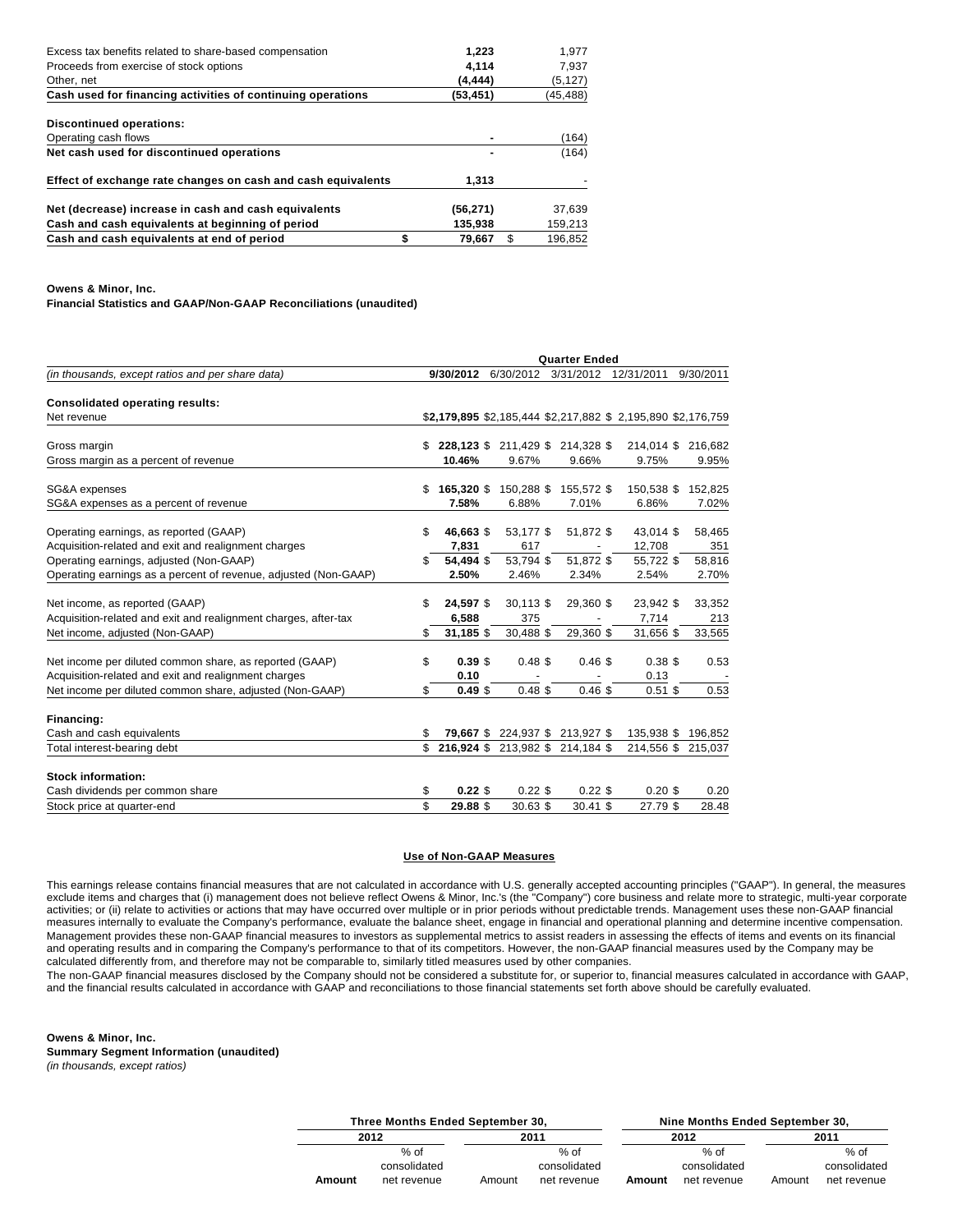| Net revenue:<br>Domestic<br>International<br>Consolidated net revenue | S  | 2,130,226<br>49,669<br>2,179,895 | 97.72% \$<br>2.28%<br>100.00% \$ | 2,176,759<br>N/A<br>2,176,759 | 100.00% \$6,533,552<br>N/A<br>100.00% \$6,583,221 | 49,669              | 99.25% \$6,432,022<br>0.75%<br>100.00% \$6,432,022 | N/A           | 100.00%<br>N/A<br>100.00% |
|-----------------------------------------------------------------------|----|----------------------------------|----------------------------------|-------------------------------|---------------------------------------------------|---------------------|----------------------------------------------------|---------------|---------------------------|
| Operating earnings (loss):<br>Domestic                                | \$ | 55,120                           | 2.53% \$                         | 58,816                        | 2.70% \$                                          | 160,786             | 2.44% \$160,852                                    |               | 2.50%                     |
| International<br>Acquisition-related and exit and                     |    | (626)                            | (0.03)%                          | N/A                           | N/A                                               | (626)               | (0.01)                                             | N/A           | N/A                       |
| realignment charges<br>Consolidated operating earnings                |    | (7, 831)<br>46,663               | $(0.36)\%$<br>$2.14\%$ \$        | (351)<br>58,465               | $(0.01)\%$<br>$2.69\%$ \$                         | (8, 448)<br>151,712 | (0.13)%<br>2.30% \$ 160,501                        | (351)         | $-$ %<br>2.50%            |
| Depreciation and amortization:                                        |    |                                  |                                  |                               |                                                   |                     |                                                    |               |                           |
| Domestic<br>International                                             | \$ | 8,801<br>1,289                   | \$                               | 8,463<br>N/A                  | \$                                                | 25,895<br>1,289     | \$                                                 | 25,479<br>N/A |                           |
| Consolidated depreciation and amortization \$                         |    | 10,090                           | \$                               | 8,463                         |                                                   | 27,184              | \$                                                 | 25,479        |                           |
| Capital expenditures: (1)                                             |    |                                  |                                  |                               |                                                   |                     |                                                    |               |                           |
| Domestic<br>International                                             | \$ | 8,929<br>738                     | \$                               | 11,133<br>N/A                 | \$                                                | 27,086<br>738       | \$                                                 | 24,881<br>N/A |                           |
| Consolidated capital expenditures                                     |    | 9,667                            | \$                               | 11,133                        |                                                   | 27,824              | \$                                                 | 24,881        |                           |
|                                                                       |    | September 30,<br>2012            |                                  | December 31,<br>2011          |                                                   |                     |                                                    |               |                           |
| Total assets:                                                         |    |                                  |                                  |                               |                                                   |                     |                                                    |               |                           |
| Domestic                                                              | \$ | 1,732,460                        | \$                               | 1,810,877                     |                                                   |                     |                                                    |               |                           |
| International                                                         |    | 409,622                          |                                  | N/A                           |                                                   |                     |                                                    |               |                           |
| Segment assets<br>Cash and cash equivalents                           |    | 2,142,082<br>79,667              |                                  | 1,810,877<br>135,938          |                                                   |                     |                                                    |               |                           |
| Consolidated total assets                                             |    | 2,221,749                        | \$                               | 1,946,815                     |                                                   |                     |                                                    |               |                           |

 $(1)$  Represents additions to property and equipment and additions to computer software and separately acquired intangible assets.

# **Owens & Minor, Inc.**

**Net Income Per Common Share (unaudited)**

(in thousands, except per share data)

|                                                                                 | Three Months Ended September 30, |  |             | Nine Months Ended September 30, |                   |   |        |
|---------------------------------------------------------------------------------|----------------------------------|--|-------------|---------------------------------|-------------------|---|--------|
|                                                                                 | 2012                             |  | 2011        |                                 | 2012              |   | 2011   |
| Numerator:                                                                      |                                  |  |             |                                 |                   |   |        |
| Net income                                                                      | 24,597 \$                        |  | $33,352$ \$ |                                 | 84,070 \$         |   | 91,256 |
| Less: income allocated to unvested restricted shares                            | (153)                            |  | (252)       |                                 | (574)             |   | (856)  |
| Net income attributable to common shareholders - basic                          | 24.444                           |  | 33,100      |                                 | 83,496            |   | 90,400 |
| Add: undistributed income attributable to unvested restricted shares - basic    | 53                               |  | 136         |                                 | 229               |   | 397    |
| Less: undistributed income attributable to unvested restricted shares - diluted | (53)                             |  | (135)       |                                 | (228)             |   | (396)  |
| Net income attributable to common shareholders - diluted                        | 24,444                           |  | $33,101$ \$ |                                 | 83,497            | S | 90,401 |
| Denominator:                                                                    |                                  |  |             |                                 |                   |   |        |
| Weighted average shares outstanding — basic                                     | 62,763                           |  | 62,802      |                                 | 62,806            |   | 62,801 |
| Dilutive shares - stock options                                                 | 78                               |  | 145         |                                 | 84                |   | 183    |
| Weighted average shares outstanding - diluted                                   | 62,841                           |  | 62,947      |                                 | 62,890            |   | 62,984 |
| Net income per share attributable to common shareholders:                       |                                  |  |             |                                 |                   |   |        |
| Basic                                                                           | 0.39 <sup>5</sup>                |  | $0.53$ \$   |                                 | 1.33 <sup>5</sup> |   | 1.44   |
| <b>Diluted</b>                                                                  | 0.39                             |  | $0.53$ \$   |                                 | 1.33 <sup>5</sup> |   | 1.44   |

Owens & Minor, Inc. Trudi Allcott, 804-723-7555 Director, Investor & Media Relations [truitt.allcott@owens-minor.com](mailto:truitt.allcott@owens-minor.com) or